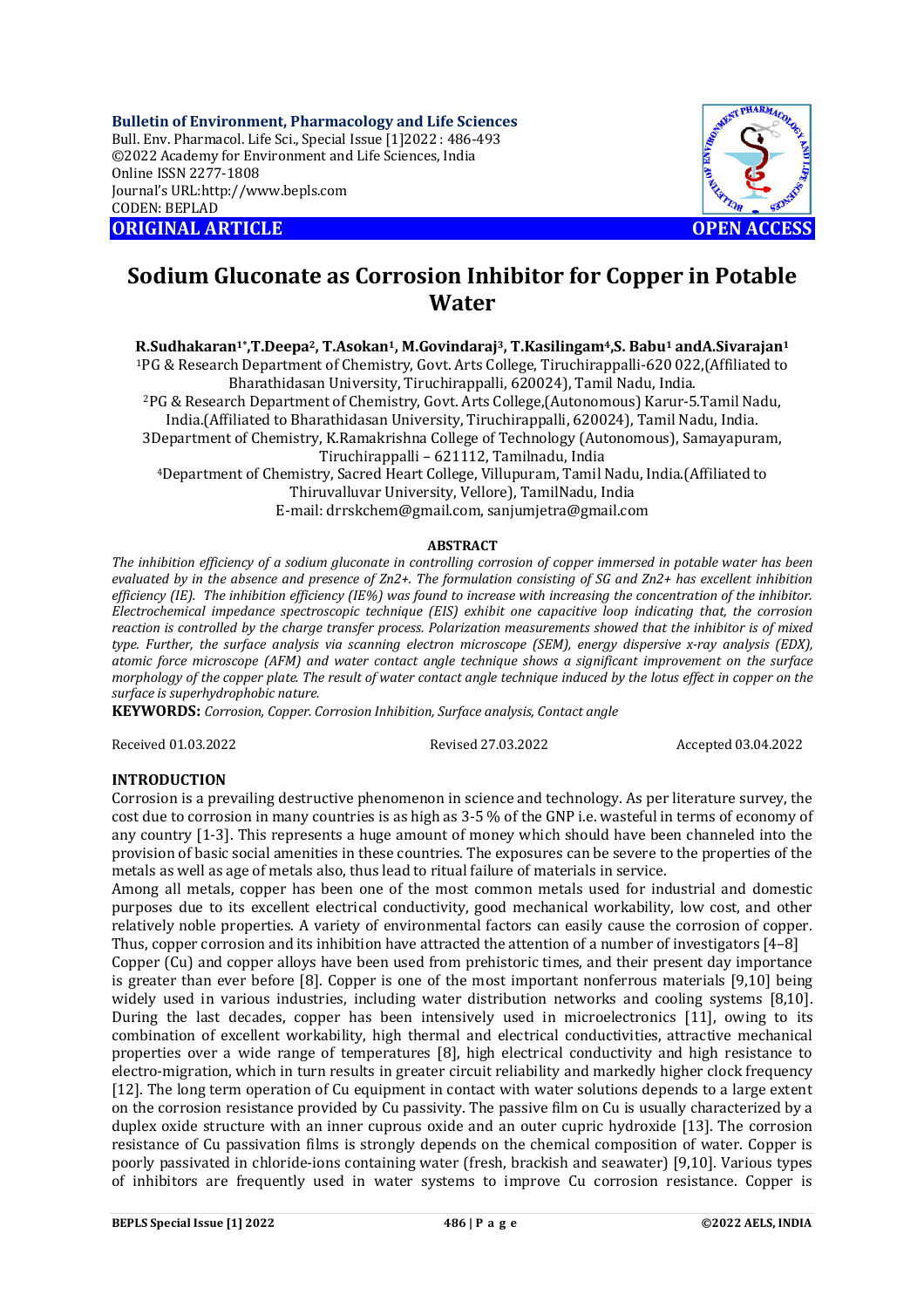characterized by its high electrical and thermal conductivities and good mechanical workability [14]. The main objective of the present study is to investigate the inhibitory effects of the binary inhibitor formulation containing Zn<sup>2+</sup> with SG in corrosion protection of different metals in potable water using surface analytical techniques were also used to investigate the nature of the surface film.

#### **MATERIAL AND METHODS Materials**

The composition of copper steel used for corrosion inhibition studies was (Wt %): 1.57% Zn, 0.0297% Fe, 0.0103% Ni, 0.0053% Si, 0.0087% and balance being Cu. The specimens of size 1.0cm×4.0cm×0.2cm were press cut from the copper sheet, were machined and abraded with a series of emery papers. This was followed by rinsing in acetone and bidistilled water and finally dried in air. Before any experiment, the substrates were treated as described and freshly used with no further storage. The inhibitors Zn2+ and SG were used as received. A stock solution of 1000ppm of SG was prepared in bidistilled water and the desired concentration was obtained by appropriate dilution. All solutions were using potable water (Perambalur, Tamil Nadu, India). The study was carried out at room temperature. The physico-chemical parameter shown in Table 1 and molecular structure of SG is given inFig 1.



**Figure 1. Molecular structure of Sodium Gluconate**

| Table 1. Physico-chemical parameter of potable water |  |
|------------------------------------------------------|--|
|                                                      |  |

| <b>Parameters</b>     | <b>Values</b> |
|-----------------------|---------------|
| pH                    | 7.84          |
| <b>TDS</b>            | $251$ ppm     |
| Chloride              | 30ppm         |
| Alkalinity            | 113ppm        |
| <b>Total Hardness</b> | $102$ ppm     |
| Conductivity          | 358µmhos/cm   |

# **Electrochemical studies**

Both the potentiodynamic polarization studies and electrochemical impedance spectroscopic (EIS) studies were carried out using the electrochemical workstation model CHI-60D and the experimental data were analysed by using the electrochemical software (Version: 12.22.0.0).The measurements were conducted in a conventional three electrode cylindrical glass cell with platinum electrode as auxiliary electrode and saturated calomel electrode as reference electrode.

The working electrode was copper embedded in epoxy resin of polytetrafluoroethylene so that the flat surface of 1cm2 was the only surface exposed to the electrolyte. The three electrodes set up was immersed in control solution of volume 100ml both in the absence and presence of the inhibitors formulations and allowed to attain a stable open circuit potential (OCP). The pH values of the solution were adjusted to 7.0 and the solutions were unstirred during the experiments.

Polarization curves were recorded in the potential range of -750 to -150mV with a resolution of 2mV. The curves were recorded in the dynamic scan mode with a scan rate of 2mVS-1 in the current range of -20mA to +20mA. The Ohmic drop compensation has been made during the studies. The corrosion potential (Ecorr), corrosion current (Icorr), anodic Tafel slope (βa) and cathodic Tafel slope (βc) were obtained by extrapolation of anodic and cathodic regions of the Tafel plots. The inhibition efficiency (IEp) values were calculated from the Icorr values using the equation.

$$
\textbf{(%) IE}_p = \frac{I_{corr} - I'_{corr}}{I_{corr}} \times 100
$$

Where Icorr and I'corr are the corrosion current densities in case of control and inhibited solutions respectively.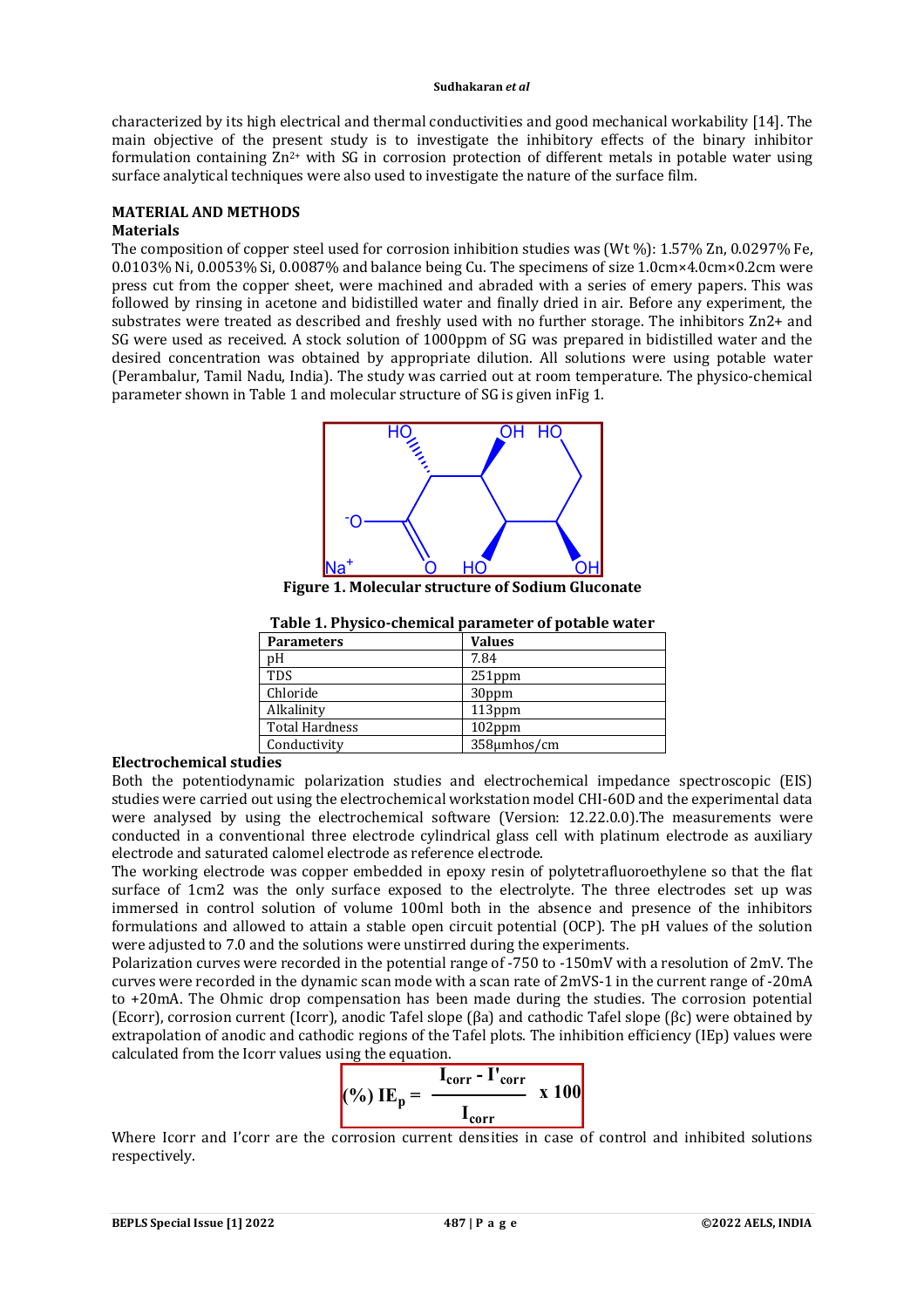Electrochemical impedance spectra in the form of Nyquist plots were recorded at OCP in the frequency range from 60KHz to 10MHz with 4 to 10 steps per decade. A sine wave, with 10mV amplitude, was used to perturb the system. The impedance parameters viz., charge transfer resistance (Rct),double layer capacitance (Cdl) were obtained from the Nyquist plots. The protection efficiencies (IEim) were calculated using the equation,

$$
(%) \tIEim = \frac{R_{ct} - R'_{ct}}{R'_{ct}} \t x 100
$$

Where Rct and R'ct are the charge transfer resistance values in the absence and presence of the inhibitor respectively.

# **Scanning electron microscope (SEM)**

The mild specimen was immersed in blank and in the presence of inhibitor formulation. After seven days the specimen was taken out, washed with triple distilled water and air dried and observed in a Scanning Electron microscope examine the surface morphology. The SEM images of the surface of the specimens were obtained using VEGA3-TESCAN model in the Central Instrument Facilities. National College, Tiruchirappalli-620 002.

# **Energy Dispersive Analysis of X-ray (EDX)**

EDAX (Model: BRUKER Nano Germany) system attached with Scanning Electron Microscope was used for elemental analysis or chemical characterization of the film formed on the copper. As a type of spectroscopy, it relies on the investigation of sample through interaction between electromagnetic radiation and the matter. So that, a detector was used to convert X-ray energy into voltage signals. This information was sent to a pulse processor, which measured the signals and passed them into an analyzer for data display.

# **Atomic Force Microscope (AFM)**

Atomic force microscopy is a powerful method for the gathering of roughness statistics from a variety of surfaces. These exciting new techniques that allows surface to be imaged at higher resolutions and accuracies than ever before. The protective films are examined for a scanned area. AFM is becoming an accepted technique of roughness investigation [15-18].AFM provided direct insight into the changes in the surface morphology takes place at several hundred nanometers' when topographical changes owing to the initiation of corrosion and formation of protective film on to the metal surface in the with and without addition of inhibitors respectively. All the AFM images were recorded on a Pico SPM2100 AFM instrument operating in contact mode in air. The scan size of all the AFM images are 15μm×15μm areas at a scan rate of 0.20(Hz) lines per second.

## **Water Contact Angle**

In order to evaluate the contact angle experimentally, the sessile droplet method was used. The sessile droplet rested on a horizontal substrate by a syringe. The substrate was illuminated by a light source, and then a picture was taken by using a high-resolution camera (10.1 Mpixle SONY camera). The image was processed by computer by software made for this reason.

# **RESULTS AND DISCUSSION**

## **Potentiodynamic Polarization technique**

The potentiodynamic polarization plots of copper immersed in potable water at pH 7.84 in the absence and presence of inhibitor system are shown in Figure 2. The corrosion parameters of Tafel plots are given in Table 2.



log(current density) Acm<sup>-2</sup>

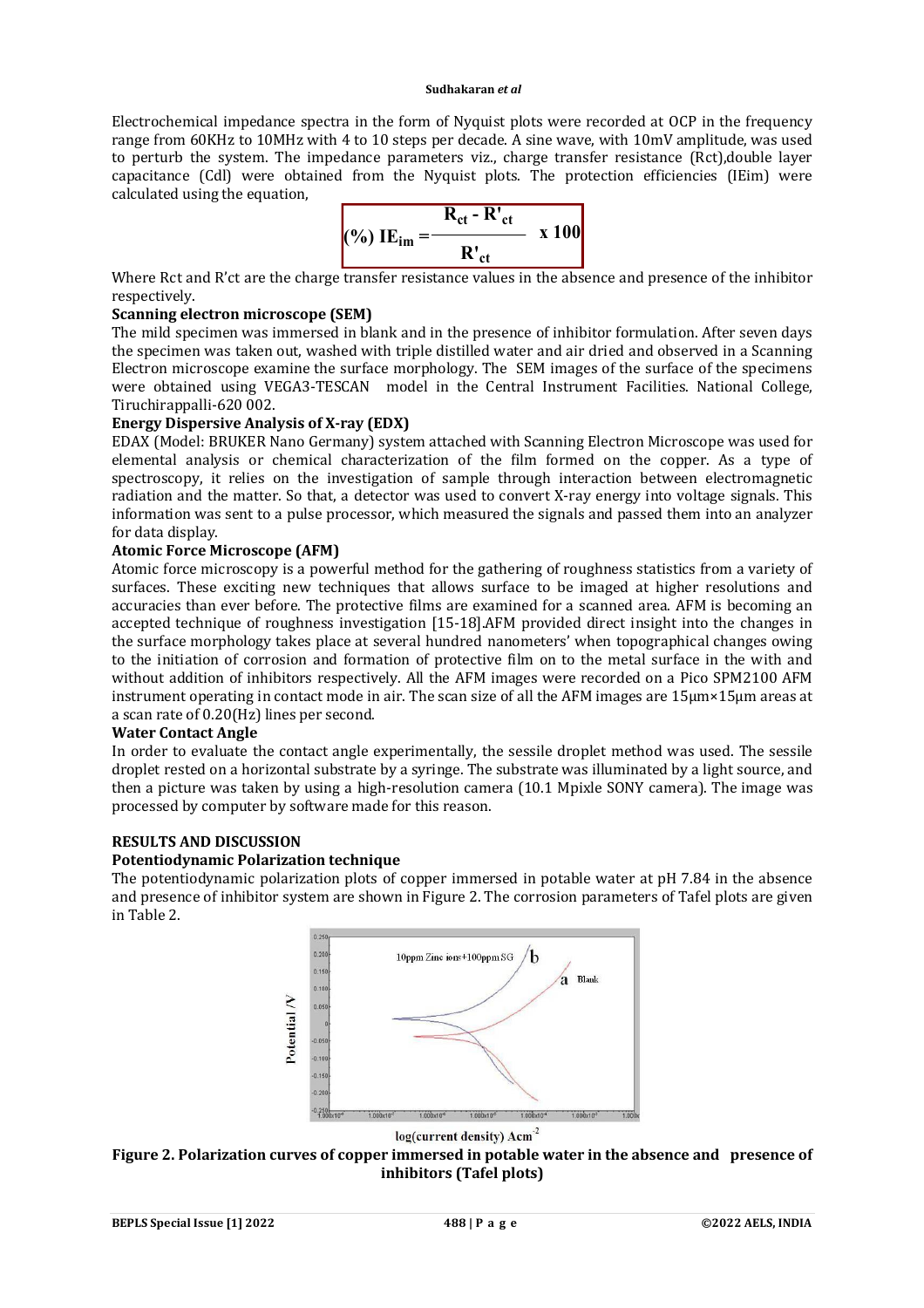Various Tafel parameters, i.e., corrosion potential (Ecorr), corrosion current density (icorr), anodic Tafel slope (βa), cathodic Tafel slope (βc) and the inhibition efficiency (IEp) are given in Table 2. The results of Table 2 show that corrosion potential, (Ecorr) in the case of blank is -38mV/SCE and the corresponding corrosion current density (icorr) is 6.837A/cm2. The anodic Tafel slope is 67mV and cathodic Tafel slope is 119mV. It is clear that for the combination of 10ppm Zn2+ and 100ppm SG the corrosion potential is shifted to -11mV/SCE and its corrosion current density is also reduced, compared with the blank. Corrosion potential is slightly shifted to anodic region and the shift in anodic Tafel slope (69mV) is greater than the shift in cathodic Tafel slope (108mV). Corrosion potential shift >80mV suggests that the inhibitor formulation acts as mixed type inhibitor according to Ferreira, W.H. Li and C. Thangavelu [19- 21].The corrosion current is significantly decreased from 6.837A/cm2 to 0.984 A/cm2.

The decrease in corrosion current density indicates that the rate of corrosion is minimized in the presence of Zn2++SG system due to the formation of protective film on the metal surface and the decrease in metal dissolution.

| Table 2. Corrosion parameters of copper immersed in the absence and presence of inhibitor |
|-------------------------------------------------------------------------------------------|
| obtained by potentiodynamic polarization studies                                          |

| Concentration (ppm) |        | Tafel parameters   |                                                              |    |     |            |
|---------------------|--------|--------------------|--------------------------------------------------------------|----|-----|------------|
| SG                  | $Zn2+$ | Ecorr<br>mV vs SCE | icorr A/cm2×10-6   $\beta$ a mV/decade   $\beta$ c mV/decade |    |     | IEp<br>(%) |
| <b>Blank</b>        |        | $-0.038$           | 6.837                                                        | 67 | 119 |            |
| 100                 |        | $-0.011$           | 0.984                                                        | 69 | 108 | 86         |

# **Electrochemical Impedance Spectroscopic studies**

Nyquist plots for the corrosion behaviour of copper immersed in potable water in the absence and presence of inhibitor system are shown in Figure 3. The impedance parameters, i.e., charge transfer resistance (Rct), double layer capacitance (Cdl) and inhibition efficiency (IEimp) calculated from the Nyquist plots are given in Table 3.



**Figure 3.Electrochemical impedance curves of copper immersed in absence and presence of inhibitors (Nyquist plots)**

**Table 3.A.C impedance parameters of copper immersed in the absence and presence of inhibitor obtained by A.C impedance spectra**

| Concentration<br>(ppm) |        | Charge transfer Resistance, Rct $(\Omega)$ | Double layer capacitance, Cdl CPE $\mu$ F/cm2 | IEim $(\%)$              |  |
|------------------------|--------|--------------------------------------------|-----------------------------------------------|--------------------------|--|
| SG                     | $Zn2+$ |                                            |                                               |                          |  |
| Blank                  | -      | 107.09                                     | 28.595                                        | $\overline{\phantom{0}}$ |  |
| 100                    | 10     | 1104.00                                    | 0.262                                         | 90                       |  |

The impedance diagrams obtained are not perfect semicircles and this difference has been attributed to frequency dispersion as a result of roughness in homogenates of the electrode surface [22]. The charge transfer resistance values are calculated from the difference in impedance at lower and higher frequencies, as suggested by Tsuru and Haruyma [23]. To obtain the double layer capacitance, the frequency at which the imaginary component of the impedance maximum, Zim (ohm), is found and Cdl values are obtained from the equation: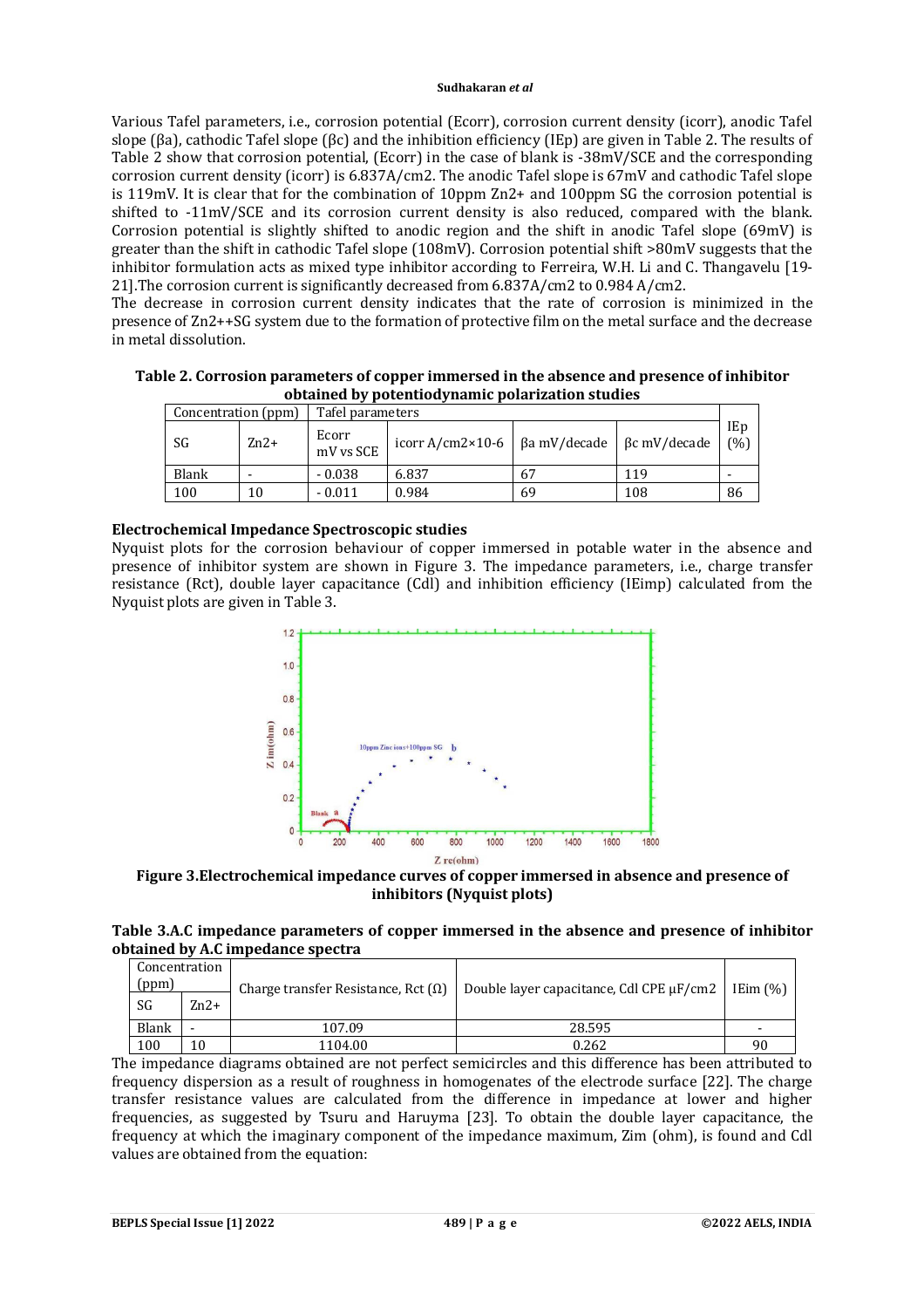

The experimental data obtained from Nyquist plots are fitted by the equivalent electrical circuit shown in Figure 4.



**Figure 4.. Nyquist plots are fitted by the equivalent electrical circuit**

Such an equivalent circuit was also discussed by several researchers who obtained similar depressed semicircles with a single time constant [24-26]. In this case, the constant phase element, CPE is introduced in the circuit instead of a pure double layer capacitor to give a more accurate fit [27].

In the present study, a small semicircle (a) with Rct value of  $107.09\Omega$  is observed for the blank. When the combination of 10ppm Zn2+ and 100ppm SG is considered in the presence of the blank a large depressed semicircle (b) is observed from high frequency to low frequency directions in the Nyquist curves, indicating that the charge transfer resistance becomes dominant in the corrosion processes due to the presence of a protective film on the copper surface.

This result is supported by the significant decrease in Cdl and an increase in Rct value. The semicircle obtained in the presence of Zn2++SG represents and Rct value of 1104Ω, which is greater than that observed in the case of the blank (Figure 4a). A large value of Rct implies a lower icorr and hence, lower corrosion rate [22]. The Cdl value at the metal/solution interface is found to decrease from  $28.595\mu$ F/cm2 in the case of blank to  $0.262\mu$ F/cm2 in the case of the binary inhibitor formulation. The high, Cdl value is due to a large increase in the surface area caused by the presence of corrosion product onto the copper surface [23]. It is well known that the capacitance is inversely proportional to the thickness of the double layer [24]. Decrease in the capacitance, which can result from a decrease in the local dielectric constant and or an increase in the thickness of the electrical double layer, strongly suggests that the inhibitor molecules are adsorbed at the metal/solution interface [25].

The value of inhibition efficiency is considerably increased in the presence of the binary inhibitor system, suggesting a decrease of in homogeneity of the interface during inhibition process. These results indicated that there is a formation of protective film in the presence of the binary inhibitor formulation. The inhibition efficiency obtained from impedance studies is found to be 90%. This is in good agreement with the inferences drawn from potentiodynamic polarization studies.

**Scanning Electron Microscopic studies (SEM**)



**Figure 5.SEM images of copper surface immersed in a) potable water (blank)b) 10ppm Zn2++100ppm SG**

Scanning electron microscopy (SEM) was analyzed to study the surface morphology of the copper immersed in the absence and presence of inhibitor formulations. Figures 5a and Figure 5b show SEM images of copper surface immersed in the absence and the presence of the inhibitor formulation respectively. It could be seen from Figure 5a (100μm) reveal that the surface is strongly damaged, fault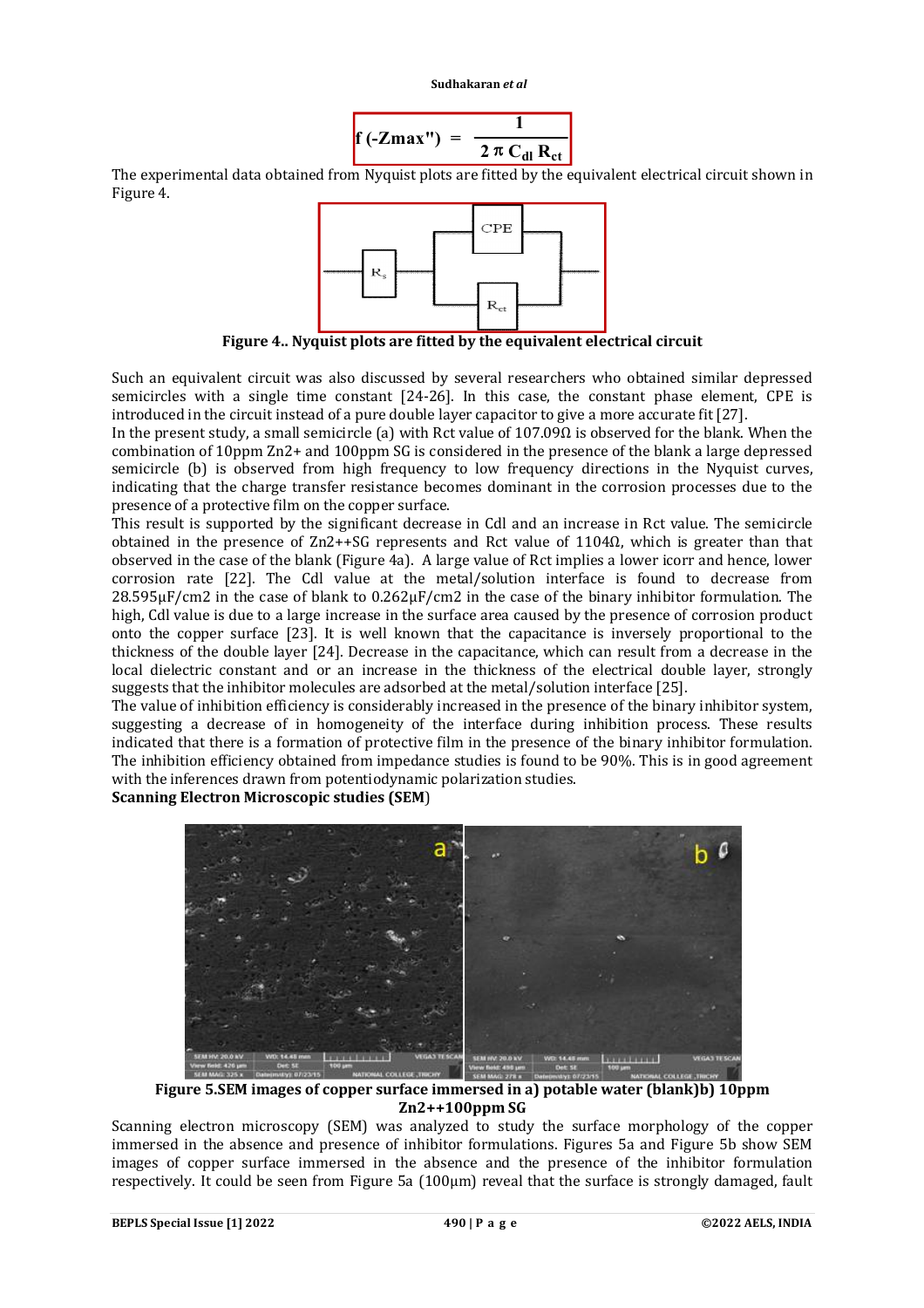the metallic properties and there is formation of different forms of corrosion products on the surface in the absence of the inhibitor formulation. It further shows that the corrosion products appear very uneven and the surface layer is too rough. Figure 5b (100μm) reveal that SEM image of polished copper immersed in the inhibitor solution are in good conditions having smooth surfaces.

It is important to stress that when the inhibitor is present in the solution, the morphology of the copper surface are quite different from the previous one. It is noted that the formation of a protective film, which is uniformly distributed on the whole surface of the metal. This may be interpreted as due to the adsorption of the inhibitor on the metal surface incorporating into the passive film in order to block the active site present on the copper surface. Thus, the protective film covers the entire metal surface. This observation also accounts for the high inhibition efficiency values obtained during the polarization studies of the inhibitor system. This indicated that the inhibitor molecules hindered the dissolution of iron by forming a protective film on the copper surface and thereby reduced the corrosion rate. So, SEM analysis shows the protective nature of the surface film [28].





**Figure 6. EDX images of copper surface immersed in a) potable water (blank) b) 10ppm Zn2++100ppm SG**

The composition of protective film formed on the copper surface was analyzed using EDX as shown in Figure 6a and Figure 6b. The EDX spectrum of copper sample immersed in potable water absence of inhibitor molecules was failed because it is severely weakened due to the corrosion as shown in Figure 6a. Figure 6b shows the spectrum of the system containing 10ppm Zn2++100ppm SG. The decrease of copper peak and appearance of carbon, oxygen, sodium and zinc peak was observed due to the formation of a strong protective film of the inhibitor molecules on the surface of copper sample [29]. The action of inhibitor is related to adsorption and formation of a barrier film on the electrode surface. The formation of such a barrier film is confirmed by SEM and EDX examination of copper surface.

# **Atomic Force Microscopic studies (AFM)**

Atomic force microscopy (AFM) is a very high resolution type of scanning probe and it is considered to one of the most powerful techniques to investigate surface morphology. AFM is a powerful technique to investigate the surface morphology at nano to micro-scale and has become a new choice to study the influence of inhibitors on the generation and the progress of the corrosion at the metal/solution interface [30]. The topography of the surfaces recorded in 2D and 3D images was examined and surface roughness (RRMS), average roughness (Ra), maximum peak to valley height were determined from the respective images. Table 4 shows various AFM parameters obtained for the copper surface immersed in different environments. Figure 7a is observed after immersion in the blank in the absence of the inhibitor, with an increased Ra value 64.5nm (RRMS) value 88.6nm and maximum peak to valley height value of 163.2nm, indicating the formation of copper oxides. The root-mean-square (RRMS) roughness is found to be 88.6 nm, which clearly indicates the high roughness of the corroded copper surface. The microstructure of the surface shows many smaller and larger corrosion product deposits. However, Figure 7b shows that the copper immersed in inhibitor formulation, 10ppm Zn2+ and 100ppm SG showed a decreased Ra value 10.9nm.

**Table 4. AFM parameters of copper surface immersed in the absence and presence of inhibitor** 

| systems                               |                             |                                |                                           |  |
|---------------------------------------|-----------------------------|--------------------------------|-------------------------------------------|--|
| Samples                               | RRMS (Rq)<br>Roughness (nm) | Average (Ra)<br>Roughness (nm) | Maximum Peak - to -<br>valley Height (nm) |  |
| Absence of inhibitor<br>system(blank) | 88.6                        | 64.5                           | 163.2                                     |  |
| Presence of inhibitor<br>system       | 13.4                        | 10.9                           | 41.4                                      |  |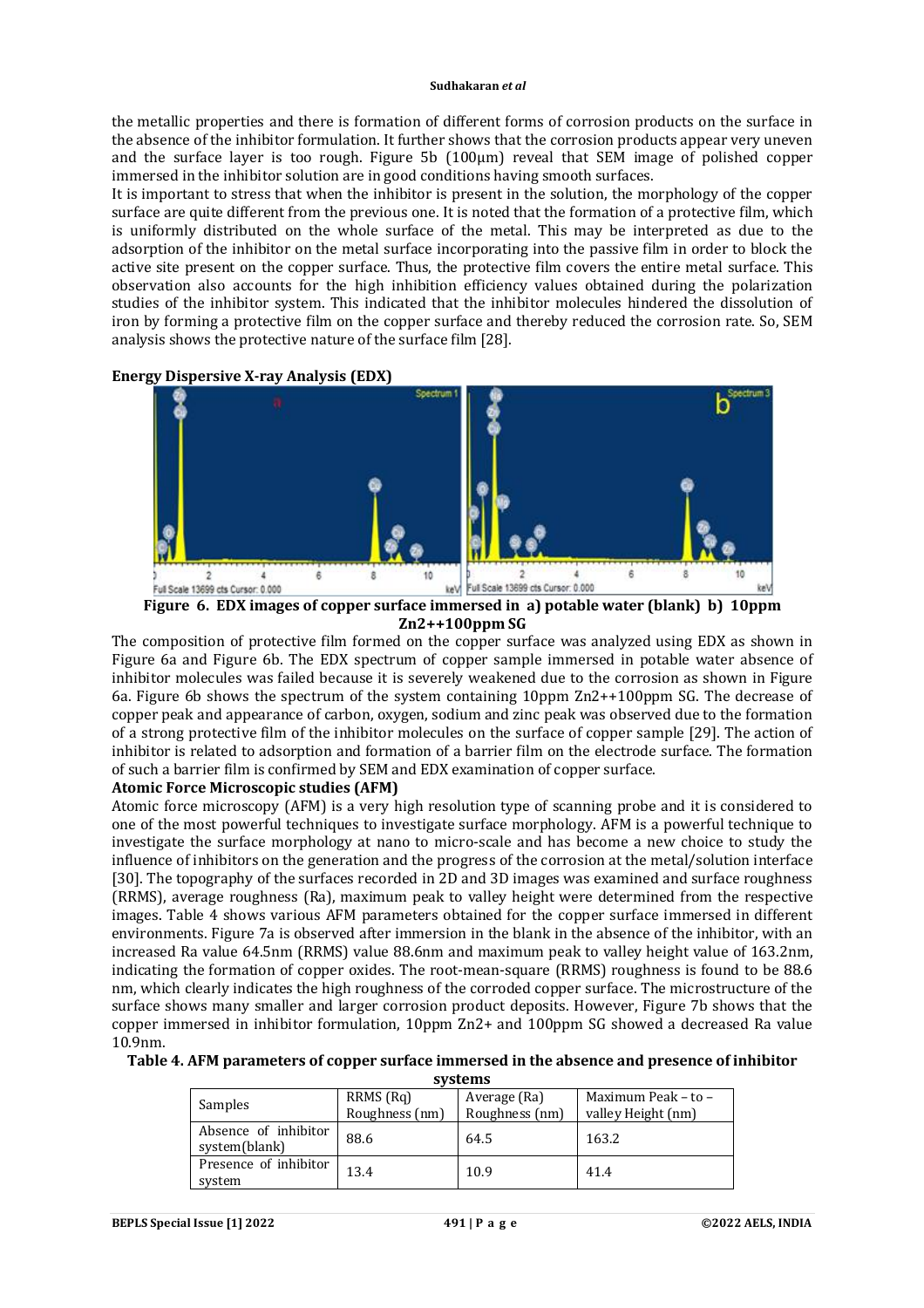RRMS value of 13.4nm and maximum peak to valley height is 41.4nm, which indicates the formation of a protective film on the metal surface. The decrease in RRMS roughness from 88.6nm in the case of the blank to 13.4nm observed in the case of the inhibitor formulation, clearly infers the greater homogeneity and smoothness of the surface film produced by the inhibitor formulation and the absence of any corrosion product deposits. Further, these results are confirmed by the clearly visible differences among the optical cross section analysis. The metal surface was covered with a protective film, thereby, forming a barrier against attack by aggressive ions from the corrosive environment.



**Figure 7. AFM images of copper surface a) in potable water(blank) b) 10ppm Zn2++100ppm SG**

# **Water Contact Angle (WCA) measurement technique**

The contact angle measurement were analyzed the nature of wettability, whether it is a super hydrophobic or hydrophilic. Figure 8a shows copper surface immersed in potable water, surface highly porous, more roughness (WCA 83°±2°) due to copper surface get hydrophilic nature. Figure 8b shows copper surface immersed in the presence of inhibitor formulation10ppm Zn2++100ppm SG smoother surface appear (WCA 158°±4°) beside the surface gets super hydrophobic nature [31]. This confirms the adsorption of a super hydrophobic protective film adsorbed onto the copper surface in the presence of inhibitor molecule.



**Figure 8. WCA images of copper surface immersed in a) potable water (blank)b) 10ppm Zn2++100ppm SG**